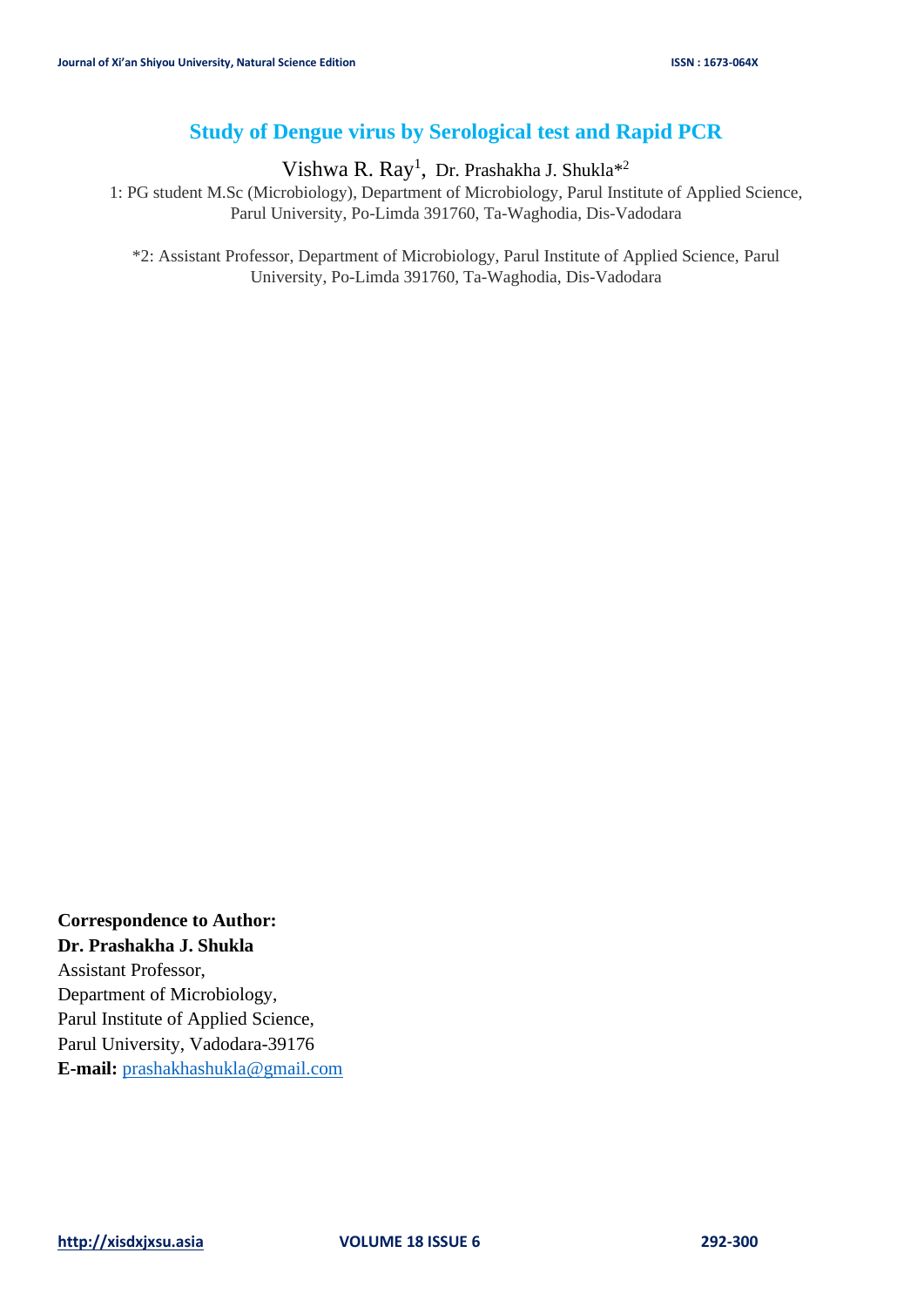# **Abstract**

Dengue fever is a viral infection spread by arthropods and caused by four antigenically distinct dengue virus serotypes. Around the world, this disease is regarded as a major public health concern. Dengue fever is currently without an approved vaccine or antiviral drug for prevention and treatment. Furthermore, the clinical signs and symptoms of dengue are similar to those of malaria, chikungunya, rickettsia, and leptospira. As a result, for disease confirmation and patient selection, a quick and accurate laboratory diagnostic test is critical. Traditional dengue virus diagnostic procedures include viral detection in cell culture, serological testing, and reverse transcriptase PCR amplification. The standard laboratory techniques for identifying dengue fever during the acute and convalescent phases are described in this publication. Then, utilizing specific transducers, biosensor-based assays for the detection of dengue disease are investigated.

**Keywords:** Dengue, diagnosis, detection, biosensor, PCR, dengue specific IgM/IgG, NS1, viral isolation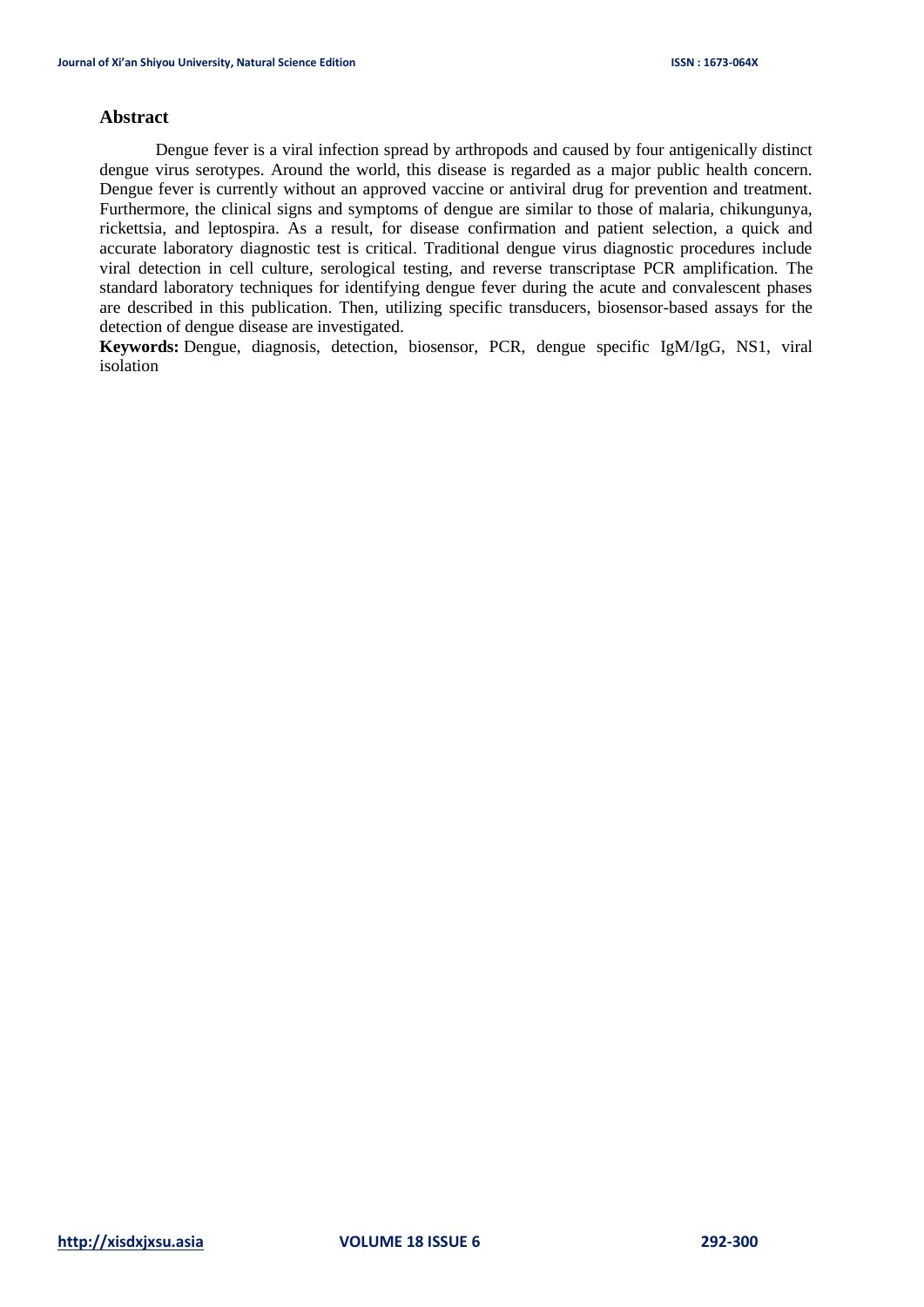#### **Introduction**

DENV is a flavivirus disseminated largely by the female Aedes Aegyptus mosquito, which is found primarily in urban centers [1]. The first virologically confirmed case of dengue fever in the United States occurred in Philadelphia in 1780 [2]. However, the first dengue-like symptoms were described in the Americas in 1635 [2]. The incubation period within a non-infected mosquito lasts 4–10 days after it bites an infected human. After the incubation stage, the vector might continue to transmit the virus for the rest of its life. [3]. DENV is divided into four serotypes that are genetically and antigenically linked, as follows: DENV-1, 2, 3, and 4 [4,5]. All four DENV serotypes are mutating in subtropical regions of Asia, Africa, Europe, North and South America. DENV normally causes a flulike sickness in people of all ages, although more serious disease symptoms, such as plasma leakage, are also prevalent [6,7]. A high fever of roughly 104 degrees Fahrenheit, aches behind the eyes, severe headache, muscle/joint discomfort, vomiting, inflamed glands, and rash are all common infection symptoms [8]. These symptoms can persist for up to seven days, but they usually develop four to ten days after the person is bitten by a mosquito. These symptoms can persist for up to seven days, but they usually develop four to ten days after the person is bitten by a mosquito [9]. Plasma spilling, fluid accumulation, ascites, pleural effusions, severe bleeding, low platelets, and/or organ damage can all make severe dengue fever (DF) potentially fatal [10]. Despite this, patients infected with DENV-2 and DENV-4 get acute dengue hemorrhagic fever (DHF), but infection with DENV-1 and DENV-3 is mild and sometimes undetectable. According to WHO criteria, DHF can be classified into four grades: grade I am moderate bruising, grade II is spontaneous blood loss into the skin and elsewhere, grade III is shock symptoms, and grade IV is acute shock [11]. There is currently no gold standard antiviral treatment for DF/DHF, however, maintaining a patient's bodily fluids is critical in the treatment [12]. Only one vaccine has been approved for use in numerous countries so far, but it can only be given to persons who have already been infected [13]. DENV diagnostic testing differs in terms of form, cost, and duration. The virus is detected using both nucleic acid amplification assays (NAATs) and serologic tests [14].Monitoring viral load by detecting genomic nucleic acids in infected patients is the gold standard for diagnosing dengue infection in its early stages [15]. The DENV NS1 protein, on the other hand, has clinical relevance since it helps individuals to detect the virus in its early stages (0 to 14 days). The immune response to the viral infection begins to appear within a few days of symptom onset [16]. As a result, the IgM and IgG responses of the immune system are being studied as a potential dengue virus diagnostic medium. Furthermore, because DENV infection co-circulates with other flaviviruses, including the Zika virus, DENV specific identification is critical in DENV outbreak management [17]. Traditional techniques of diagnosis necessitate sophisticated medical facilities as well as highly trained individuals. Although DENV is predominantly distributed in nations with limited resources, the majority of the current tests are not adequate for resource-constrained settings [18]. As a result,using fluorescence, colorimetric, or impedimetric detection principles, many state-of-the-art biosensing technologies have recently been developed for the low-cost and quick detection of DENV. The application of these biosensor-based tests necessitates a smaller sample size. These biosensors are a good alternative to traditional lab-based assays for early detection because of their high sensitivity and specificity, as well as their portability. Multiplexed assays have also been reported to be useful in detecting and distinguishing DENV from other flaviviruses in areas where DENV is endemic.

The current common technologies used to test DENV in resource-limited settings are discussed in this study. We also examine, analyze, and compare their results to those of currently being developed or newly commercialized methods [20]. Furthermore, we review current state-of-the-art biosensing technologies, evaluate their performance, present solutions to solve disease-related problems and propose future guidance for improved diagnostic utilization during DENV recurrence or future outbreaks.This study is thorough, including both laboratory-based conventional and point-of-care diagnostic modalities and filling in information gaps not addressed in other recent reviews. We concentrate on current advances in POC-based biosensing assays that have been developed since 2015 [21]. We also discuss current advances in dengue sensing, such as CRISPR-based approaches, which have not previously been discussed [22-24].

# **LABORATORY DIAGNOSTIC TESTS**

**Serological Tests**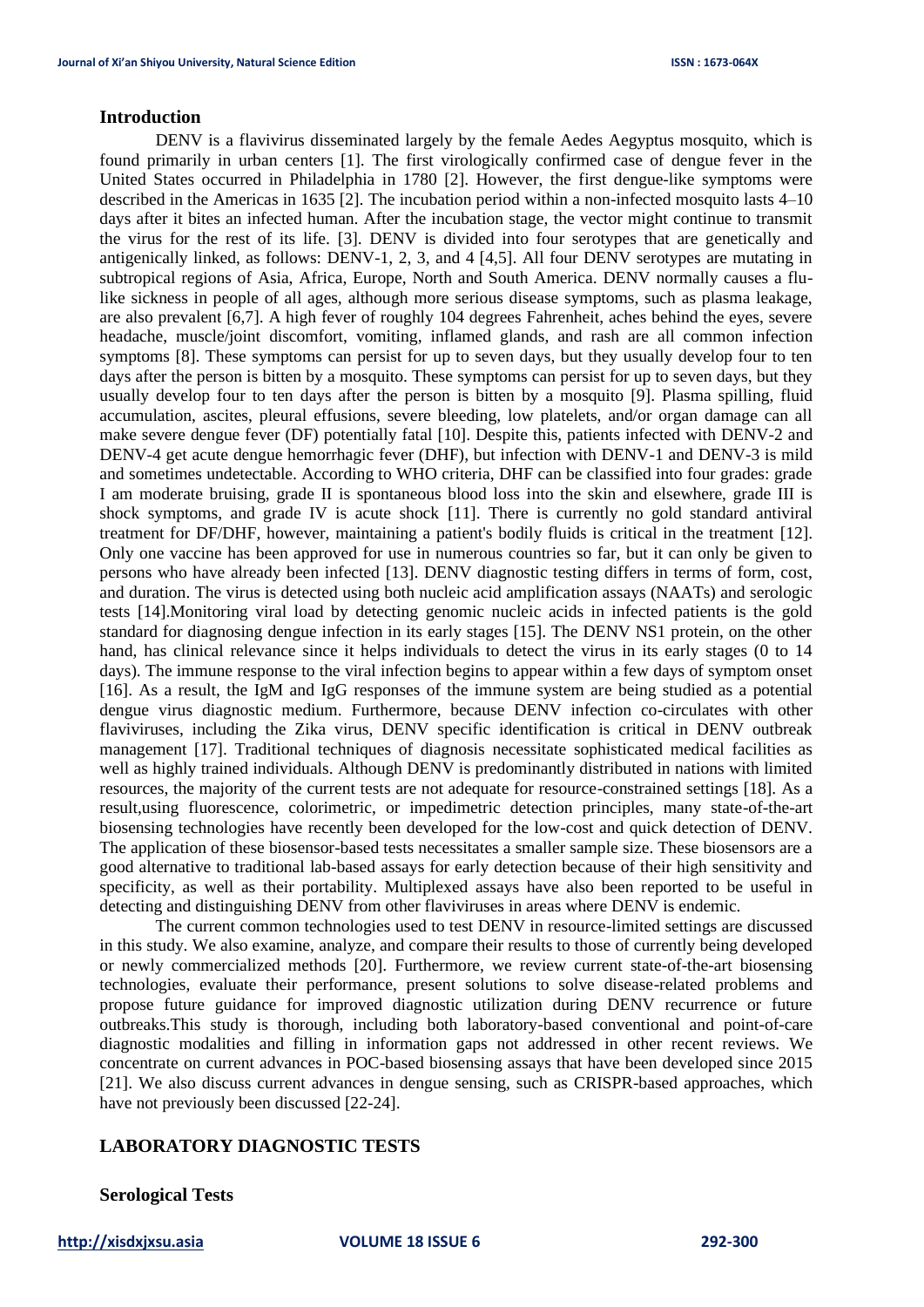In comparison to molecular or culture-based testing, serological assays are the most extensively employed to identify dengue infection because of their low cost and ease of use. The most common specimens used to test for IgM and neutralizing antibodies are serum and cerebrospinal fluid. Plasma and whole blood samples, on the other hand, are occasionally utilized as testing specimens. The presence of the IgG antibody can potentially be used as a dengue biomarker. After a first infection, IgG levels remain in the human body. It can produce equivocal results for secondary infection and falsepositive results in people who have been infected with or have been immunized against other flaviviruses.

## **IgM-Based Tests**

Antibodies are proteins produced by the immune system in response to an antigen attack. Immunoglobulin proteins, such as Ig (G, M, A, E, and D), are typical antibodies that are generated in response to antigens by B-cells and T-cells [25]. IgM antibodies are created five days after the onset of symptoms during infection and remain in the human patient's body for two to three months, sometimes even longer. The main issue with Dengue antibody detection devices is that samples are taken before the five-day negative window period.The IgM antibody response is higher in first-time dengue infections, while the IgG antibody response is higher in second-time dengue infections [26-29]. To detect IgM antibodies in dengue, the Armed Forces Research Institute of Medical Sciences developed an enzyme-linked immunosorbent assay capturing the IgM antibody test. Anti-human IgM antibodies on a solid phase catch the dengue IgM antibody from the patient's serum specimen to perform the test.The incubation period for dengue fever is normally five days, and the acute illness appears between days 0 and 7, with some individuals experiencing hemorrhagic shock after that time. RT-PCR or any other molecular detection technology can be used to evaluate viral load during the early stages of infection [30-34]. NS1 can also be detected using the ELISA approach up to 10 days after infection. After a few days of infection, IgM or IgG-based tests can be used to detect dengue infection.

#### **IgG-Based Tests**

Past and present infections can be determined using IgG-based assays. IgG antibodies are formed after IgM antibodies, and they might last for a longer time, even a lifetime [35].The IgG-based ELISA from Standard Diagnostics has a sensitivity of 81.2 percent and a specificity of 39.8%. These tests were compared to their NS1 and IgM/IgG antibodies in a study, and it was discovered that the IgG tests had a high rate of false positives and strong cross-reactivity [36,37]. In some cases, IgG tests are useful, although IgM and NS1 ELISA are more useful for acute infections. Because of cross-reactivity with other flavivirus IgG antibodies, determining primary infection with IgG-based assays is difficult [38].

# **IgM/IgG Ratio Tests**

An IgM/IgG ratio test is commonly used to distinguish between first-time and subsequent infections. In both IgM and IgG ELISA tests, the optical density (OD) is assessed [39]. Primary infection is defined as a ratio more than 1.32, whereas secondary infection is defined as a ratio less than 1.32. The cut-off value of the OD ratio is frequently regulated by specific laboratories to determine the infection's outcome. The optimal cut-off ratio, according to one laboratory in Northern India, is 1.1. Both IgM and IgG can be used to figure out what kind of infection is present. The cut-off ratio will differ depending on the IgM and IgG tests done [40].

#### **NS1 Based Tests**

The antigen Non-structural 1 (NS1) is important for DENV replication in the host cell. Because the antigen is produced and released into the bloodstream of infected patients, it is regarded as a critical biomarker for diagnosing flavivirus infection early on. NS1 assays are particularly useful in clinical settings because they can detect the DENV's acute phase, and NS1 lasts longer in the blood than viremia. In most cases, rapid detection systems are lateral flow-based rapid tests, and laboratory-based testing is done with antigen-capture ELISAs. The NS1-based assays, according to the CDC, provide similar results to molecular tests in the first week of infection [41-46]. A positive NS1 result confirms DENV infection, whereas a negative result does not rule out infection. If the test results are negative, an IgM-based test should be done. The fact that NS1-based testing is not indicated beyond seven days is a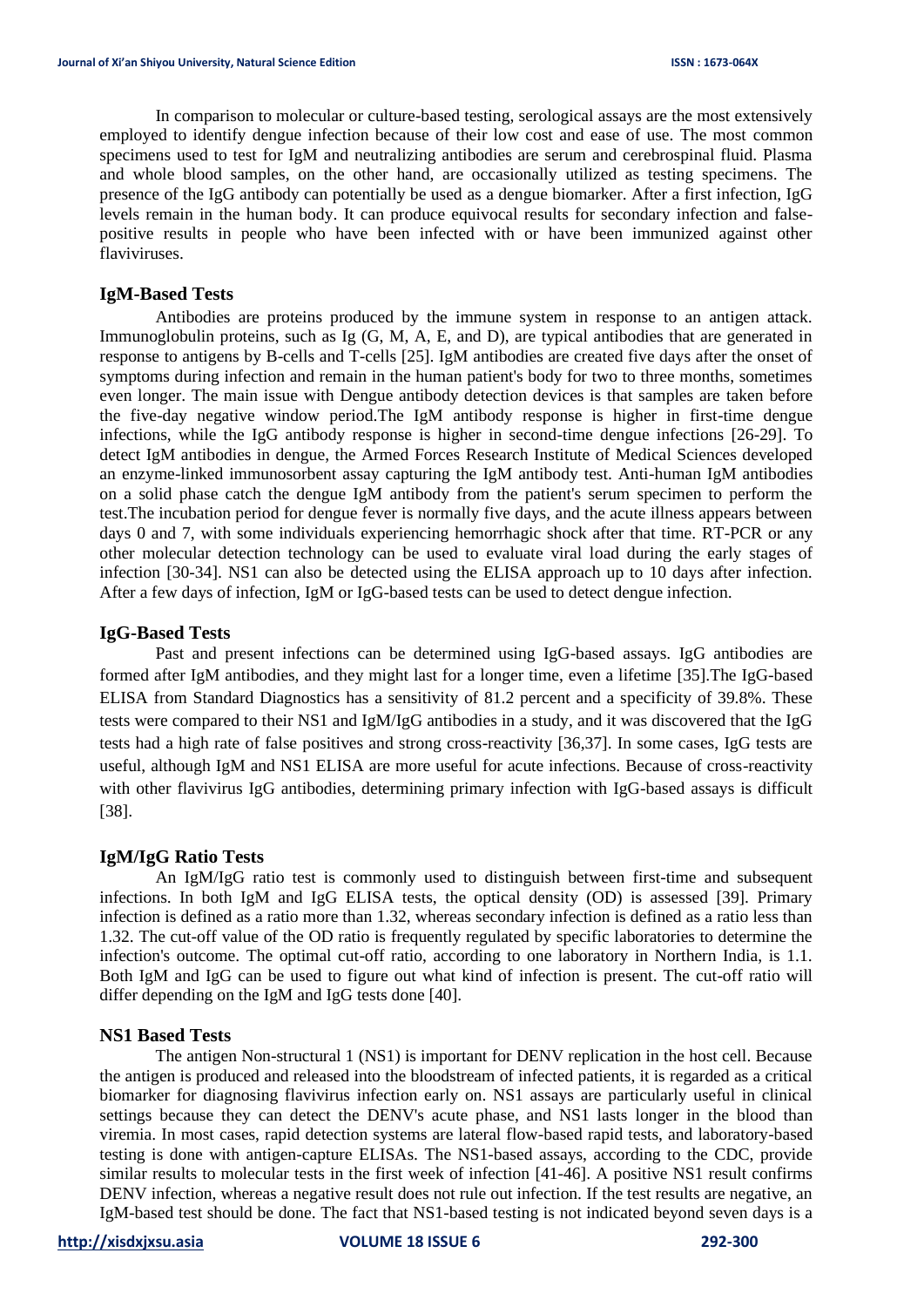significant disadvantage.

# **Method for NS1 and IgG/IgM**

The SD BIOLINE Dengue Duo Rapid Test includes two in vitro immune-chromatographic tests for detecting dengue infection in human serum, plasma, or whole blood. The Dengue NS1 antigen Rapid Test is a one-step assay for the qualitative detection of dengue virus NS1 antigen that is highly sensitive and specific. When NS1 antigen is injected into the specimen well, it reacts with mouse monoclonal anti-dengue Ab-colloidal gold conjugates, resulting in a combination of antibodies and antigen. By chromatography, this combination is collected by immobilized antibodies as it migrates along with the test device, resulting in a colored Test Line near to "T'' [47].If the test technique is conducted successfully and the active ingredients of the primary components on the strip are working, a second line is utilized for procedural control and should always appear adjacent to "C" (Control Line). Both the Control ("C") and Test ("T") Lines display in the result window when the dengue virus NS1 antigen is present in the samples, indicating a positive result. For specimens that do not contain NS1 antigen or have NS1 antigen at levels below detectable levels, only the Control Line ("C") shows, indicating a negative result [48]. The Dengue IgG/IgM Rapid Test is a qualitative assay that distinguishes between IgG and IgM antibodies to the dengue virus. Using a combination of recombinant dengue envelope proteins, this test identifies antibodies for all four dengue serotypes. Anti-dengue IgG and IgM present in the specimen react with the recombinant dengue virus envelope proteins colloidal gold conjugates when introduced to the specimen well, generating a complex of antibodies and antigens.This complex is caught by immobilized anti-human IgG and/or anti-human IgM as it migrates along with the test device, resulting in two-colored Test Lines adjacent to "G" (Dengue IgG Test Line) and/or "M" (Dengue IgM Test Line) (Dengue IgM Test Line). If the test method is conducted successfully and the active ingredients of the primary components on the strip are working, a third line is utilized for procedural control and should always appear adjacent to "C" (Control Line). Both the Control ("C") and Test ("G" and/or "M") Lines display in the result window when dengue antibodies are present in the samples, indicating a positive result [49]. For specimens that do not contain dengue IgG/IgM ("G"/"M") or that contain these antibodies below the detection limit, only the Control Line ("C") appears.



Fig 1: Dengue duo kit

| Methods    | Positive case detected | Percentage |
|------------|------------------------|------------|
| $Ns-1$     | 10                     | 25%        |
| IgM/IgG    | 14                     | 35%        |
| <b>PCR</b> | 16                     | 40%        |

Table 1: Shows the no. of positive cases by different diagnostic methods.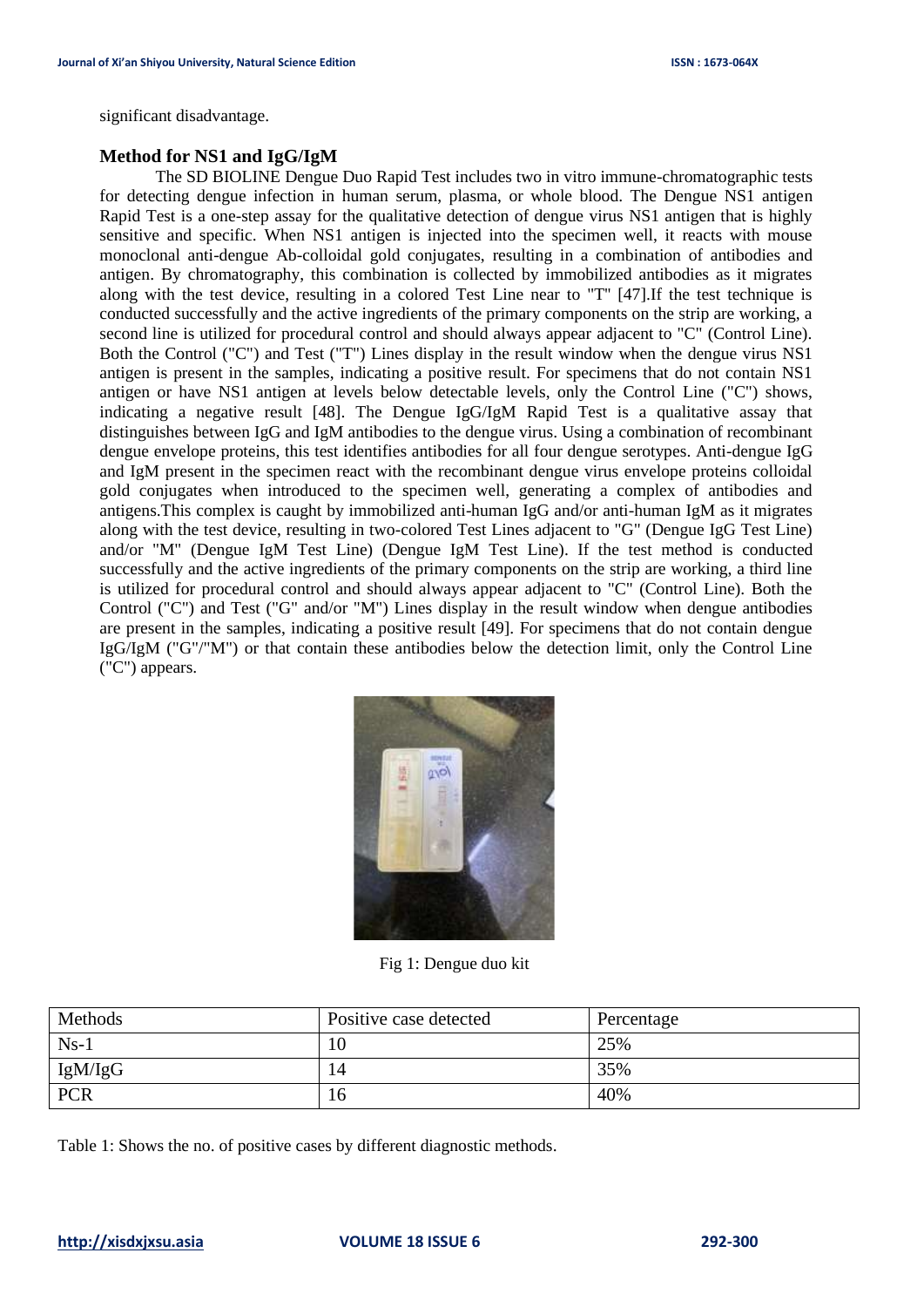

Fig.2: Shows the no. of positive cases by different diagnostic methods.

# **Molecular Detection**

Nucleic acid tests (NATs) are molecular assays performed in a centralized lab setting that necessitate high-tech equipment and highly trained personnel. NATs are more accurate and sensitive at diagnosing and quantifying viral RNA/DNA, allowing identification in the acute phase. Within five days of the onset of symptoms, the viral genome can be discovered. Several assays have already been devised that can detect quantitatively, semi-quantitatively, or qualitatively.

#### **Polymerase Chain Reaction (PCR) Based Tests**

PCR is the most frequent DENV NAT test, and because of its superior sensitivity, it is also regarded as the gold standard for detecting DENV at an earlier stage of illness [53]. The viral RNA is isolated from several sources, including plasma, blood, urine, and serum, in RT-PCR. The viral RNA is then converted to cDNA, amplified, and the fluorescence of the amplified RNA is read by devices to detect positive and negative outcomes.The Truenat KFD system (Molbio Diagnostics Pvt.Ltd.) is made up of three parts: (1) an AutoPrep sample prep kit; (2) a Trueprep AUTO RNA extraction system; and (3) a Truelab UnoDx PCR analyzer system. KFDV clinical specimens were handled with normal personal protective equipment and procedures, as well as BSL-3/BSL-2 biosafety measures [54]. For inactivation, a 50-liter extraction volume from suspicious specimens (mostly human blood, serum, homogenized monkey necropsy organs, and homogenized tick pools) was treated with lysis buffer. The treated material was placed into an RNA extraction cartridge and subsequently into the Trueprep AUTO RNA extraction equipment. Each sample received 150 l of RNA elute, of which 6 l was added to a reagent tube containing lyophilized master mix [55]. For 30 seconds, the reaction mixture was incubated. 6 l of the reaction mixture was added to the microchip after it was placed on the PCR analyzer tray. The cycle threshold (Ct) value and optical graph were viewed at the end of the 40-minute run.

#### **Conclusion**

To summarise, PCR-based molecular diagnosis of Dengue virus shows a lot of possibility for improving clinicians' abilities to diagnose dengue. There have been several initiatives to see if IgM/IgG can replace it as a valuable tool in the laboratory diagnosis of dengue infections. In terms of rapidroutine serological tests, they differ. Commercial kits are beneficial for quick screening, especially in endemic areas where secondary infection is the most common cause of illness. RT-PCR has various advantages over traditional approaches. In serum samples, the RT-PCR was able to detect laboratoryadapted DENV of all serotypes. The current paper describes the creation of a simple, specific, and highly sensitive RT-PCR that could be used for routine laboratory diagnosis of a variety of diseases.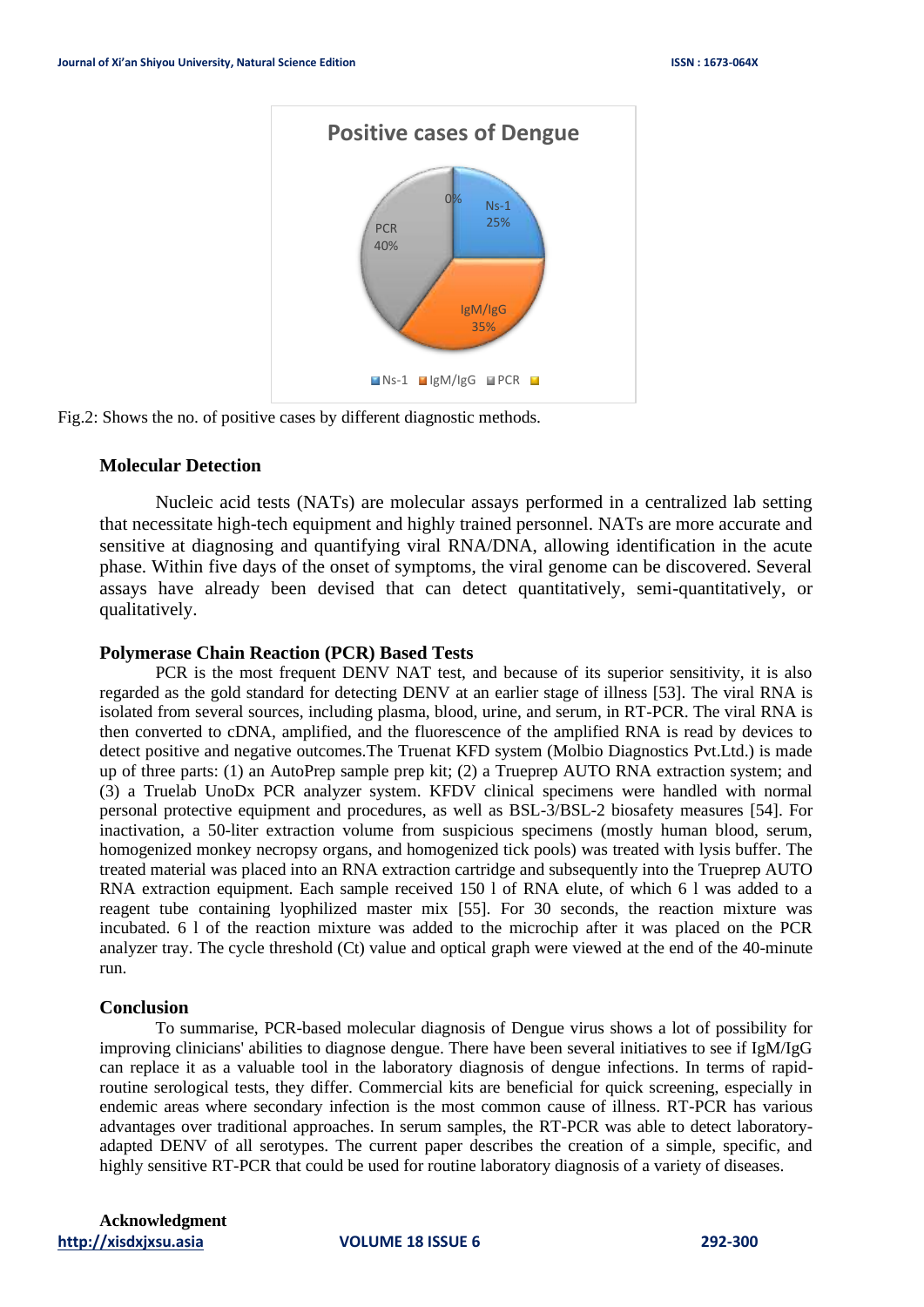It's our privilege and honor to express our sincerest gratitude to the Parul University, Vadodara, Gujarat for providing me with all the necessary support and facilities including state-of-the-art infrastructure facilities with advanced technological scientific laboratories and everything else that was required to carry out this.

# **Conflicts of interest**

The authors declare no conflicts of interest.

## **Reference**

- *[1] Guzman, M.G.; Halstead, S.B.; Artsob, H.; Buchy, P.; Farrar, J.; Gubler, D.J.; Hunsperger, E.; Kroeger, A.; Margolis, H.S.; Martínez, E. Dengue: A continuing global threat. Nat. Rev. Microbiol. 2010, 8, S7–S16.*
- *[2] Dick, O.B.; San Martín, J.L.; Montoya, R.H.; del Diego, J.; Zambrano, B.; Dayan, G.H. The history of dengue outbreaks in the Americas. Am. J. Trop. Med. Hyg. 2012, 87, 584–593.*
- *[3] World Health Organization. Dengue and Severe Dengue; World Health Organization, Regional Office for the Eastern Mediterranean: Cairo, Egypt, 2014.*
- *[4] Martina, B.E.; Koraka, P.; Osterhaus, A.D. Dengue virus pathogenesis: An integrated view. Clinical microbiology reviews. Clin. Microbiol. Rev. 2009, 22, 564–581.*
- *[5] Kabir, M.A.; Soto-Acosta, R.; Sharma, S.; Bradrick, S.S.; Garcia-Blanco, M.A.; Caputi, M.; Asghar, W. An antibody panel for highly specific detection and differentiation of Zika virus. Sci. Rep. 2020, 10, 1–8.*
- *[6] Guzman, M.G.; Gubler, D.J.; Izquierdo, A.; Martinez, E.; Halstead, S.B. Dengue infection. Nat. Rev. Dis. Primers 2016, 2, 1–25.*
- *[7] Tsang, T.K.; Ghebremariam, S.L.; Gresh, L.; Gordon, A.; Halloran, M.E.; Katzelnick, L.C.; Rojas, D.P.; Kuan, G.; Balmaseda, A. Effects of infection history on dengue virus infection and pathogenicity. Nat. Commun. 2019, 10, 1–9*
- *[8] CDC. Symptoms and Treatment. 2020. Available online: https://www.cdc.gov/dengue/symptoms/index.html (accessed on 27 April 2021).*
- *[9] Halstead, S. Recent advances in understanding dengue. F1000Research 2019, 8, 1279.*
- *[10] Guy, B.; Almond, J.W. Towards a dengue vaccine: Progress to date and remaining challenges. Comp. Immunol. Microbiol. Infect. Dis. 2008, 31, 239–252.*
- *[11] Paranavitane, S.A.; Gomes, L.; Kamaladasa, A.; Adikari, T.N.; Wickramasinghe, N.; Jeewandara, C.; Shyamali, N.L.A.; Ogg, G.S.;Malavige, G.N. Dengue NS1 antigen as a marker of severe clinical disease. BMC Infect. Dis. 2014, 14, 1–7.*
- *[12] Teoh, B.-T.; Sam, S.-S.; Tan, K.-K.; Johari, J.; Abd-Jamil, J.; Hooi, P.-S.; AbuBakar, S. The use of NS1 rapid diagnostic test and qRT-PCR to complement IgM ELISA for improved dengue diagnosis from single specimen. Sci. Rep. 2016, 6, 1–8.*
- *[13] Simmons, C.P.; Farrar, J.J.; van Vinh Chau, N.;Wills, B. Dengue. N. Engl. J. Med. 2012, 366, 1423–1432.*
- *[14] Hu, D.; Di, B.; Ding, X.; Wang, Y.; Chen, Y.; Pan, Y.; Wen, K.; Wang, M.; Che, X. Kinetics of nonstructural protein 1, IgM and IgG antibodies in dengue type 1 primary infection. Virol. J. 2011, 8, 1–4.*
- *[15] Herrada, C.A.; Kabir, M.; Altamirano, R.; Asghar,W. Advances in Diagnostic methods for Zika Virus infection. J. Med. Devices 2018, 12, 12.*
- *[16] Pang, J.; Chia, P.Y.; Lye, D.C.; Leo, Y.S. Progress and challenges towards point-of-care diagnostic development for dengue. Clin. Microbiol. 2017, 55, 3339–3349.*
- *[17] Eivazzadeh-Keihan, R.; Pashazadeh-Panahi, P.; Mahmoudi, T.; Chenab, K.K.; Baradaran, B.; Hashemzaei, M.; Radinekiyan, F.; Mokhtarzadeh, A.; Maleki, A. Dengue virus: A review on advances in detection and trends–from conventional methods to novel biosensors. Microchim. Acta 2019, 186, 1–24.*
- *[18] Darwish, N.T.; Sekaran, S.D.; Khor, S.M. Point-of-care tests: A review of advances in the emerging diagnostic tools for dengue virus infection. Sens. Actuators B Chem. 2018, 255, 3316– 3331.*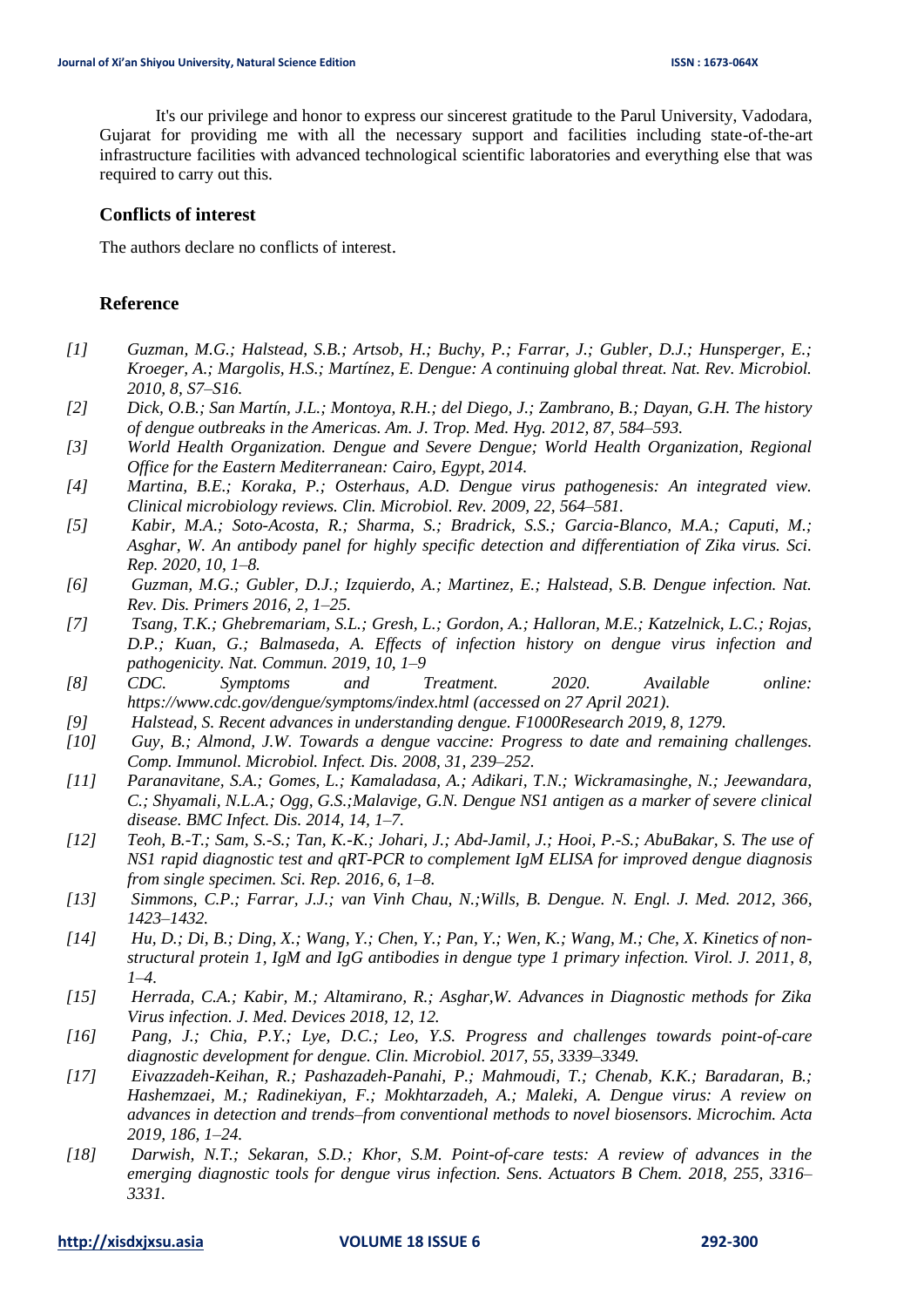- *[19] Omar, N.A.S.; Fen, Y.W. Recent development of SPR spectroscopy as potential method for diagnosis of dengue virus E-protein.Sens. Rev. 2018, 38, 106–116.*
- *[20] Shamala, D.S. Laboratory diagnosis of dengue: A review. IIUM Med. J. Malays. 2015, 14.*
- *[21] Zhang, B.; Salieb-Beugelaar, G.B.; Nigo, M.M.; Weidmann, M.; Hunziker, P. Diagnosing dengue virus infection: Rapid tests and the role of micro/nanotechnologies. Nanomed. Nanotechnol. Biol. Med. 2015, 11, 1745–1761.*
- *[22] Muller, D.A.; Depelsenaire, A.C.; Young, P.R. Clinical and laboratory diagnosis of dengue virus infection. J. Infect. Dis. 2017, 215 (Suppl. 2), S89–S95.*
- *[23] Anusha, J.; Kim, B.C.; Yu, K.-H.; Raj, C.J. Electrochemical biosensing of mosquito-borne viral disease, dengue: A review. Biosens.Bioelectron. 2019, 142, 111511.*
- *[24] Dimmock, N.J.; Easton, A.J.; Leppard, K.N. Introduction to Modern Virology; John Wiley & Sons: Hoboken, NJ, USA, 2016.*
- *[25] Paranjape, S.M.; Harris, E. Control of dengue virus translation and replication. Dengue Virus 2009, 338, 15–34.*
- *[26] Huber, R.G.; Lim, X.N.; Ng,W.C.; Sim, A.Y.; Poh, H.X.; Shen, Y.; Lim, S.Y.; Sundstrom, K.B.; Sun, X.; Aw, J.G. Structure mapping of dengue and Zika viruses reveals functional long-range interactions. Nat. Commun. 2019, 10, 1–13.*
- *[27] Lindenbach, B.; Thiel, H.; Rice, C. Flaviviridae: The viruses and their replication. In Fundamental Virology; Knipe, D.M., Howley,*
- *[28] P.M., Griffin, D.E., Lamb, R.A., Martin, M.A., Eds.; Lippincott Williams & Wilkins: Philadelphia, PA, USA, 2007; p. 1101.*
- *[29] Alvarez, D.E.; Lodeiro, M.F.; Luduena, S.J.; Pietrasanta, L.I.; Gamarnik, A.V. Long-range RNA-RNA interactions circularize the*
- *[30] dengue virus genome. J. Virol. 2005, 79, 6631–6643.*
- *[31] Lodeiro, M.F.; Filomatori, C.V.; Gamarnik, A.V. Structural and functional studies of the promoter element for dengue virus RNA replication. J. Virol. 2009, 83, 993–1008.*
- *[32] Kuhn, R.J.; Zhang, W.; Rossmann, M.G.; Pletnev, S.V.; Corver, J.; Lenches, E.; Jones, C.T.; Mukhopadhyay, S.; Chipman, P.R.; Strauss, E.G. Structure of dengue virus: Implications for flavivirus organization, maturation, and fusion. Cell 2002, 108, 717–725.*
- *[33] Dwek, R. Antibodies and antigens: It's all about the numbers game. Proc. Natl. Acad. Sci. USA 2009, 106, 2087–2088.*
- *[34] Hunsperger, E.A.; Yoksan, S.; Buchy, P.; Nguyen, V.C.; Sekaran, S.D.; Enria, D.A.; Pelegrino, J.L.; Vázquez, S.; Artsob, H.; Drebot, M.; et al. Evaluation of commercially available anti-dengue virus immunoglobulin M tests. Emerg. Infect. Dis. 2009, 15, 436–440.*
- *[35] Innis, B.L.; Nisalak, A.; Nimmannitya, S.; Kusalerdchariya, S.; Chongswasdi, V.; Suntayakorn, S.; Puttisri, P.; Hoke, C.H. An enzyme-linked immunosorbent assay to characterize dengue infections where dengue and Japanese encephalitis co-circulate. Am. J. Trop. Med. Hyg. 1989, 40, 418–427.*
- *[36] Porter, K.R.; Widjaja, S.; Lohita, H.D.; Hadiwijaya, S.H.; Maroef, C.N.; Suharyono, W.; Tan, R. Evaluation of a commercially available immunoglobulinMcapture enzyme-linked immunosorbent assay kit for diagnosing acute dengue infections. Clin. Diagn. Lab. Immunol. 1999, 6, 741–744.*
- *[37] Narayan, R.; Raja, S.; Kumar, S.; Sambasivam, M.; Jagadeesan, R.; Arunagiri, K.; Krishnasamy, K.; Palani, G. A novel indirect ELISA for diagnosis of dengue fever. Indian J. Med. Res. 2016, 144, 128–133.*
- *[38] Andries, A.C.; Duong, V.; Ngan, C.; Ong, S.; Huy, R.; Sroin, K.K.; Te, V.; Y, B.; Try, P.L.; Buchy, P. Field evaluation and impact on clinical management of a rapid diagnostic kit that detects dengue NS1, IgM and IgG. PLoS Negl. Trop. Dis. 2012, 6, e1993.*
- *[39] Blacksell, S.D.; Jarman, R.G.; Gibbons, R.V.; Tanganuchitcharnchai, A.; Mammen, M.P., Jr.; Nisalak, A.; Kalayanarooj, S.; Bailey, M.S.; Premaratna, R.; de Silva, H.J.; et al. Comparison of seven commercial antigen and antibody enzyme-linked immunosorbent assays for detection of acute dengue infection. Clin. Vaccine Immunol. 2012, 19, 804–810.*
- *[40] Lee, H.; Ryu, J.H.; Park, H.S.; Park, K.H.; Bae, H.; Yun, S.; Choi, A.R.; Cho, S.Y.; Park, C.; Lee, D.G.; et al. Comparison of Six Commercial Diagnostic Tests for the Detection of Dengue Virus Non-Structural-1 Antigen and IgM/IgG Antibodies. Ann. Lab. Med. 2019, 39, 566–571.*
- *[41] Prince, H.E.; Yeh, C.; Lapé-Nixon, M. Utility of IgM/IgG ratio and IgG avidity for distinguishing primary and secondary dengue virus infections using sera collected more than 30 days after disease onset. Clin. Vaccine Immunol. 2011, 18, 1951–1956.*